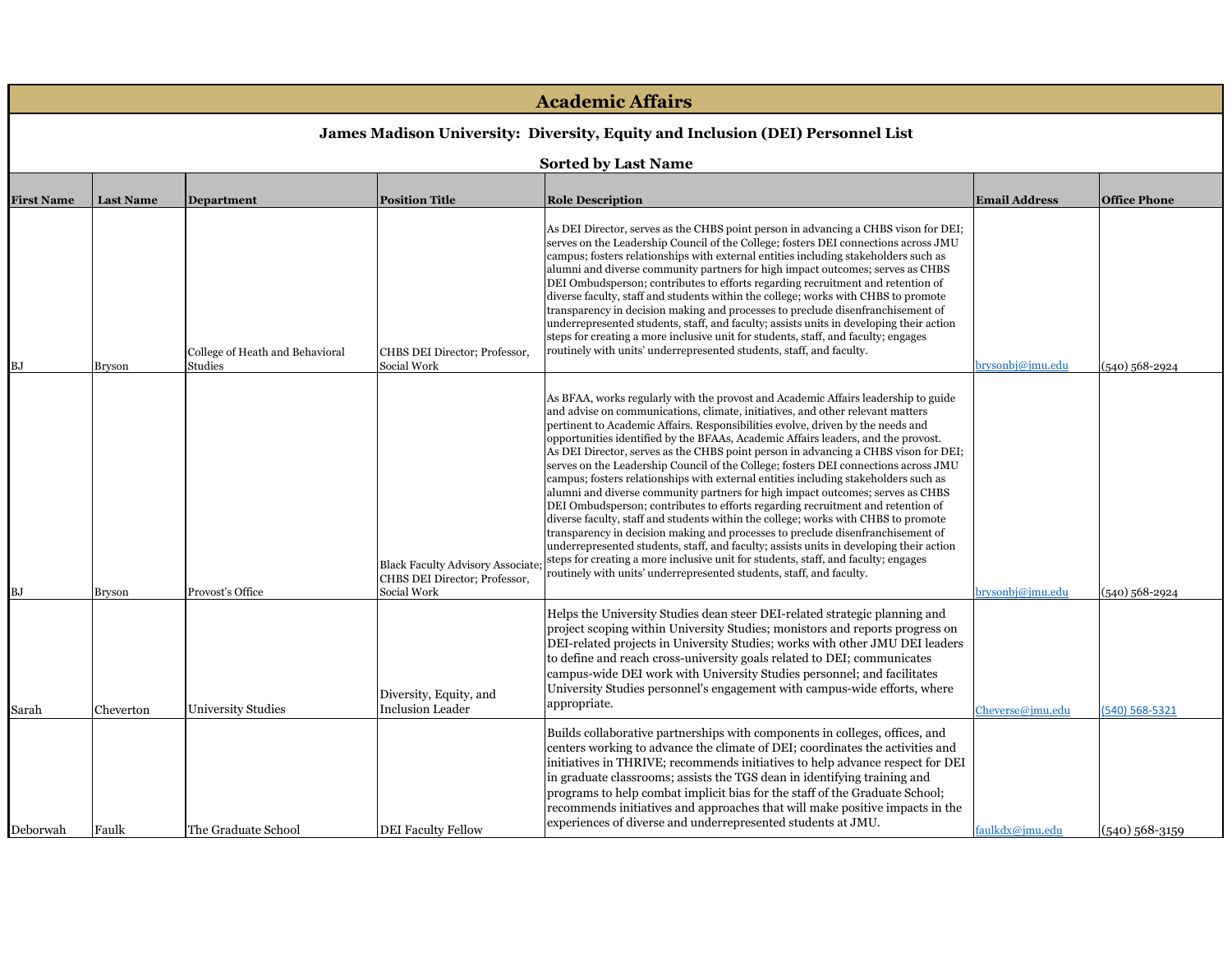|                                                                                | <b>Academic Affairs</b>    |                                          |                                                                                                                              |                                                                                                                                                                                                                                                                                                                                                                                                                                                                                                                                                                                                                                                                                                                                                                                                                                                                                            |                      |                     |  |  |
|--------------------------------------------------------------------------------|----------------------------|------------------------------------------|------------------------------------------------------------------------------------------------------------------------------|--------------------------------------------------------------------------------------------------------------------------------------------------------------------------------------------------------------------------------------------------------------------------------------------------------------------------------------------------------------------------------------------------------------------------------------------------------------------------------------------------------------------------------------------------------------------------------------------------------------------------------------------------------------------------------------------------------------------------------------------------------------------------------------------------------------------------------------------------------------------------------------------|----------------------|---------------------|--|--|
| James Madison University: Diversity, Equity and Inclusion (DEI) Personnel List |                            |                                          |                                                                                                                              |                                                                                                                                                                                                                                                                                                                                                                                                                                                                                                                                                                                                                                                                                                                                                                                                                                                                                            |                      |                     |  |  |
|                                                                                | <b>Sorted by Last Name</b> |                                          |                                                                                                                              |                                                                                                                                                                                                                                                                                                                                                                                                                                                                                                                                                                                                                                                                                                                                                                                                                                                                                            |                      |                     |  |  |
| <b>First Name</b>                                                              | <b>Last Name</b>           | <b>Department</b>                        | <b>Position Title</b>                                                                                                        | <b>Role Description</b>                                                                                                                                                                                                                                                                                                                                                                                                                                                                                                                                                                                                                                                                                                                                                                                                                                                                    | <b>Email Address</b> | <b>Office Phone</b> |  |  |
| Oris                                                                           | Griffin                    | College of Education                     | Associate Dean of Diversity,<br>Equity, and Inclusion; Professor<br>Learning, Technology and<br>Leadership Education         | Oversees and assesses the efficacy of the COE's Diversity Council; coordinates with<br>other JMU partners COE's efforts on diversity and inclusion; coordinates access,<br>inclusion, and retention initiatives across departments in COE; facilitates the<br>coordination of college-wide access, inclusion, recruitment, and retention best<br>practices for students, staff, and faculty; certifies equitable departmental search<br>practices in coordination with the APD; coordinated activities with the APD; serves as<br>COE's Ombudsperson for access and inclusion complaints; collaborates with JMU's<br>Office of Access and Enrollment Management to recruit COE students; initiates,<br>maintains, and evaluates the efficacy of partnerships with HBCUs; coordinates and<br>evaluates the efficacy of high school recruitment efforts for access, inclusion and<br>equity. | griffiot@jmu.edu     | $(540)$ 568-6453    |  |  |
| Demetria                                                                       | Henderson                  | <b>College of Business</b>               | Director of Diversity, Equity and<br>Inclusion; Assistant Professor,<br>Management                                           | Serves as a liaison to the Office of Access and Inclusion and leads the COB Faculty and<br>Staff Diversity Council. With the council, oversees a speaker series, mentoring<br>program, and communications. Fosters philanthropy towards the development of new<br>scholarships and promotes teaching integration.                                                                                                                                                                                                                                                                                                                                                                                                                                                                                                                                                                          | henderdf@jmu.edu     | $(540)$ 568-3165    |  |  |
| Karina                                                                         | Kline-Gabel                | College of Arts and Letters              | Assistant Dean for Diversity,<br>Equity & Inclusion; Lecturer in<br>Foreign Languages, Literatures<br>and Cultures (Spanish) | Connects with ongoing university efforts to promote DEI. Assists college<br>communications staff in improving web presence and social media content relevant to<br>diversity. Provides resources to student communities of color with special attention to<br>first generation students. Heads a CAL student diversity council. Organizes social or<br>academic opportunities for students and faculty to foster social exchange of ideas.<br>Partners with AAAD, LAXC, Madison Caucus for Gender Equality committees and<br>other diversity minors and committees. Provides mentorship for students, as time<br>allows, through one-on-one discussions of issues of access and inclusion in CAL<br>courses.                                                                                                                                                                               | klinegkx@jmu.edu     | $(540)$ 568-6128    |  |  |
| Hakseon                                                                        | Lee                        | The Graduate School                      | <b>DEI Faculty Fellow</b>                                                                                                    | Builds collaborative partnerships with components in colleges, offices, and centers<br>working to advance the climate of DEI; coordinates the activities and initiatives in<br>THRIVE; recommends initiatives to help advance respect for DEI in graduate<br>classrooms; assists the TGS dean in identifying training and programs to help combat<br>implicit bias for the staff of the Graduate School; recommends initiatives and<br>approaches that will make positive impacts in the experiences of diverse and<br>underrepresented students at JMU.                                                                                                                                                                                                                                                                                                                                   | leehx@imu.edu        | $(540)$ 568-6985    |  |  |
| LouAnn                                                                         | Lovin                      | College of Science and Mathematics       | DEI Director; Interim Associate<br>Dean; Professor, Mathematics<br>Education                                                 | Promotes DEI resources for students, faculty, and staff; works with the CSM Diversity<br>Council to host presentations, talks, and seminars for BIPOC scientists,<br>mathematicians, statisticians, STEM leaders, and JMU alumni that will include<br>diversity, equity and inclusion (DEI) in STEM conversations and networking<br>opportunities; works to create virtual and physical safe spaces for Black STEM<br>students: encourages/incentivizes departmental participation in professional                                                                                                                                                                                                                                                                                                                                                                                         | lovinla@jmu.edu      | $(540)568-6701$     |  |  |
| Melissa                                                                        | Lubin                      | Professional and Continuing<br>Education | Director of Diversity, Equity and<br>Inclusion Initiatives; Director of<br>Marketing and Communications                      | Provides consistent effort towards carrying out activities to support the achievement of<br>PCE's DEI vision; oversees and assesses the efficacy of PCE's Diversity Council;<br>facilitates the coordination of unit-wide access, inclusion, and retention best practices;<br>serve as PCE's Ombudsperson for access and inclusion complaints; serves as chief<br>iaison with the University Diversity Council, JMU Black Alumni Group and Center for<br>Multicultural Student Services                                                                                                                                                                                                                                                                                                                                                                                                    | lubin2mm@jmu.edu     | $(540)$ 568-5532    |  |  |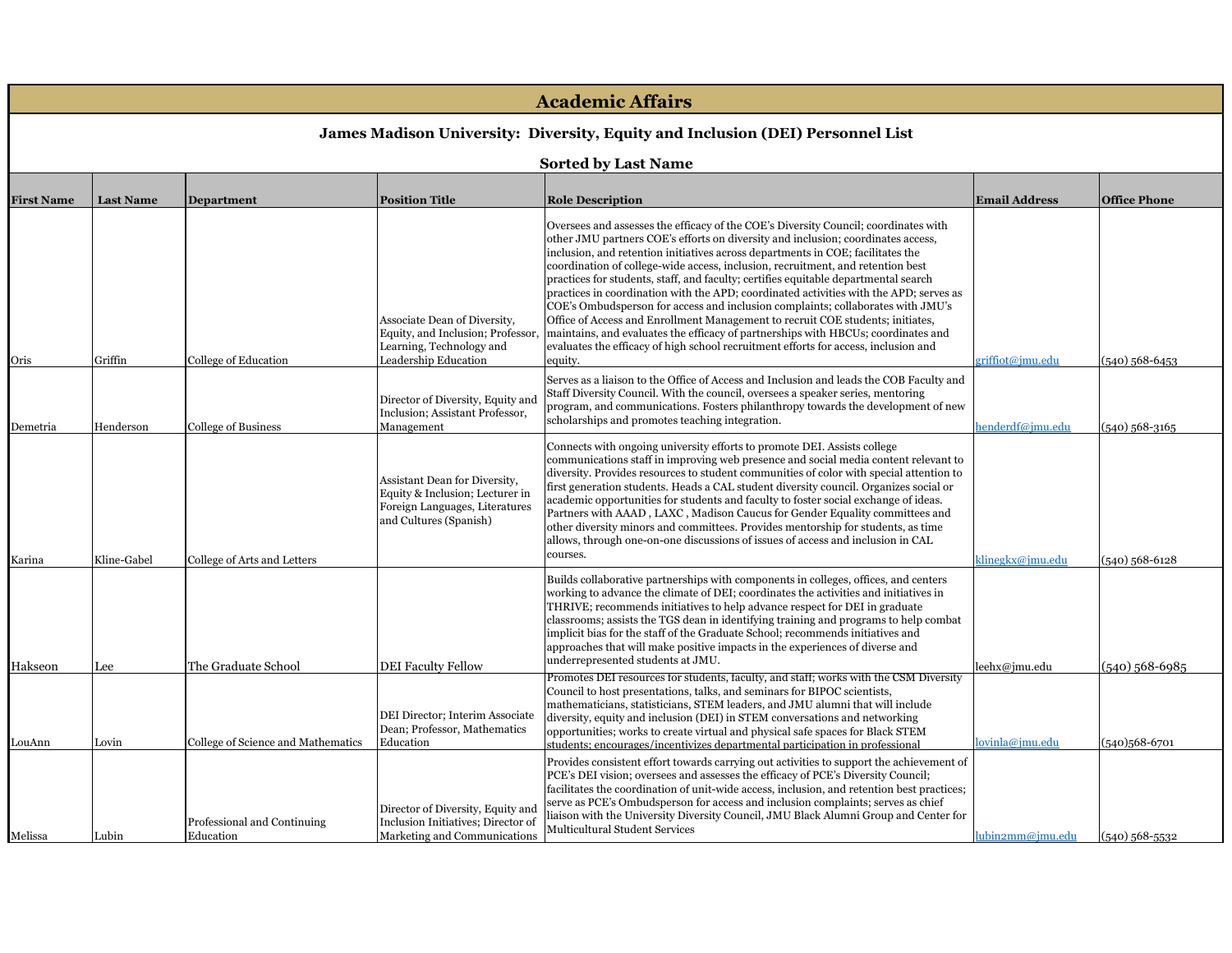| <b>Academic Affairs</b>                                                        |                  |                                   |                                         |                                                                                                                                                                          |                          |                     |  |  |
|--------------------------------------------------------------------------------|------------------|-----------------------------------|-----------------------------------------|--------------------------------------------------------------------------------------------------------------------------------------------------------------------------|--------------------------|---------------------|--|--|
| James Madison University: Diversity, Equity and Inclusion (DEI) Personnel List |                  |                                   |                                         |                                                                                                                                                                          |                          |                     |  |  |
|                                                                                |                  |                                   |                                         |                                                                                                                                                                          |                          |                     |  |  |
|                                                                                |                  |                                   |                                         |                                                                                                                                                                          |                          |                     |  |  |
| <b>First Name</b>                                                              | <b>Last Name</b> | <b>Department</b>                 | <b>Position Title</b>                   | <b>Role Description</b>                                                                                                                                                  | <b>Email Address</b>     | <b>Office Phone</b> |  |  |
|                                                                                |                  |                                   | Associate Dean of Diversity,            |                                                                                                                                                                          |                          |                     |  |  |
| Fawn-Amber                                                                     | Montoya          | <b>Honors College</b>             | Inclusion, and External<br>Engagement   | Promotes diversity, equity, and inclusion within and beyond the Honors College.                                                                                          | nontovfa@jmu.edu         | (540) 568-6526      |  |  |
|                                                                                |                  |                                   |                                         |                                                                                                                                                                          |                          |                     |  |  |
|                                                                                |                  |                                   |                                         | Works regularly with the provost and Academic Affairs leadership to guide and advise                                                                                     |                          |                     |  |  |
|                                                                                |                  |                                   |                                         | on communications, climate, initiatives, and other relevant matters pertinent to<br>Academic Affairs. Responsibilities evolve, driven by the needs and opportunities     |                          |                     |  |  |
|                                                                                |                  |                                   | <b>Black Faculty Advisory Associate</b> | identified by the BFAAs, Academic Affairs leaders, and the provost.                                                                                                      |                          |                     |  |  |
| Besi                                                                           | Muhonja          | Provost's Office                  | Professor, English                      |                                                                                                                                                                          | nuhonjbx@jmu.edu         | $(540)$ 568-2500    |  |  |
|                                                                                |                  |                                   |                                         | Encourages and cultivates a broad array of research across all areas of JMU while                                                                                        |                          |                     |  |  |
|                                                                                |                  |                                   |                                         | promoting diversity, equity and inclusion in research and scholarship. Also oversees                                                                                     |                          |                     |  |  |
|                                                                                |                  |                                   | Associdate Vice Provost for             | R&S student support including external/highly competitive awards and fellowships,                                                                                        |                          |                     |  |  |
| Besi                                                                           | Muhonja          | Research and Scholarship          | Scholarship and DEI                     | student research, student conferences, student study abroad, and internships.                                                                                            | nuhonjbx@jmu.edu         | (540) 568-5431      |  |  |
|                                                                                |                  |                                   |                                         |                                                                                                                                                                          |                          |                     |  |  |
|                                                                                |                  |                                   |                                         | Senior Associate Vice Provost for Supports DEI efforts for faculty, curriculum, and policy; leads campus history efforts                                                 |                          |                     |  |  |
|                                                                                |                  |                                   | Academic Programs and Equity;           | and chairs the Campus History Committee.                                                                                                                                 |                          |                     |  |  |
| Meg                                                                            | Mulroonev        | Faculty, Curriculum and Policy    | Professor, History                      | Facilitates college and unit work within CISE on access and inclusion (A&I) best                                                                                         | nulroomm@jmu.edu         | $(540)$ 568-2852    |  |  |
|                                                                                |                  |                                   |                                         | practices; serves as an adviser to the CISE dean and leadership on A&I issues and help                                                                                   |                          |                     |  |  |
|                                                                                |                  |                                   |                                         | develop and execute CISE A&I plan; works with search committees within CISE and                                                                                          |                          |                     |  |  |
|                                                                                |                  | College of Integrated Science and |                                         | the APD to ensure equitable search practices; liaises with other A&I Directors at JMU                                                                                    |                          |                     |  |  |
| Carol                                                                          | Nash             | Engineering                       | <b>Access and Inclusion Director</b>    | and university-level A&I efforts.                                                                                                                                        | nashcl@imu.edu           | $(540)$ 568-6805    |  |  |
|                                                                                |                  |                                   |                                         | Works regularly with the provost and Academic Affairs leadership to guide and advise                                                                                     |                          |                     |  |  |
|                                                                                |                  |                                   |                                         | on communications, climate, initiatives, and other relevant matters pertinent to                                                                                         |                          |                     |  |  |
|                                                                                |                  |                                   | <b>Black Faculty Advisory Associate</b> | Academic Affairs. Responsibilities evolve, driven by the needs and opportunities                                                                                         |                          |                     |  |  |
| Bayo                                                                           | Ogundipe         | Provost's Office                  | Professor, Engineering                  | identified by the BFAAs, Academic Affairs leaders, and the provost.                                                                                                      | $\gamma$ gundiaa@jmu.edu | (540) 568-4964      |  |  |
|                                                                                |                  |                                   |                                         |                                                                                                                                                                          |                          |                     |  |  |
|                                                                                |                  |                                   |                                         | The Associate Provost for Diversity (APD) provides diversity leadership, coordination,                                                                                   |                          |                     |  |  |
|                                                                                |                  |                                   |                                         | and collaboration across Academic Affairs by promoting academic programs, policies,                                                                                      |                          |                     |  |  |
|                                                                                |                  |                                   |                                         | and activities that will enhance the diversity of our faculty and staff to cultivate<br>inclusive and accessible environments. The APD chairs the committee awarding the |                          |                     |  |  |
|                                                                                |                  |                                   |                                         | Provost Diversity Curriculum Grants and serves as the Academic Affairs representative                                                                                    |                          |                     |  |  |
|                                                                                |                  |                                   |                                         | to the University Diversity Council. Serves on the President's Inclusion Task Force to                                                                                   |                          |                     |  |  |
|                                                                                |                  |                                   |                                         | guide, recommend and advocate for efforts with the senior leadership and others to                                                                                       |                          |                     |  |  |
|                                                                                |                  |                                   |                                         | affect the mission of Academic Affairs positively. Works closely with the Office for                                                                                     |                          |                     |  |  |
|                                                                                |                  |                                   |                                         | Access and Inclusion within the Division of Access and Enrollment Management.                                                                                            |                          |                     |  |  |
|                                                                                |                  |                                   |                                         | Additionally, the APB liaisons with HR to ensure implementation of the Academic                                                                                          |                          |                     |  |  |
| David                                                                          | Owusu-Ansah      | <b>AA Diversity</b>               | Associate Provost for Diversity         | Affairs diversity policy guidelines.<br>Represents SASEM in campus conversations on matters of diversity, equity and                                                     | owusuadx@jmu.edu         | $(540)$ 568-6743    |  |  |
|                                                                                |                  | Student Academic Success and      | Diversity, Equity and Inclusion         | inclusion; shares observations and counsel with the VPSASEM as opportunities                                                                                             |                          |                     |  |  |
| Leslie                                                                         | Purtlebaugh      | <b>Enrollment Management</b>      | Director                                | emerge                                                                                                                                                                   | purtlela@jmu.edu         | $(540)$ 568-7123    |  |  |